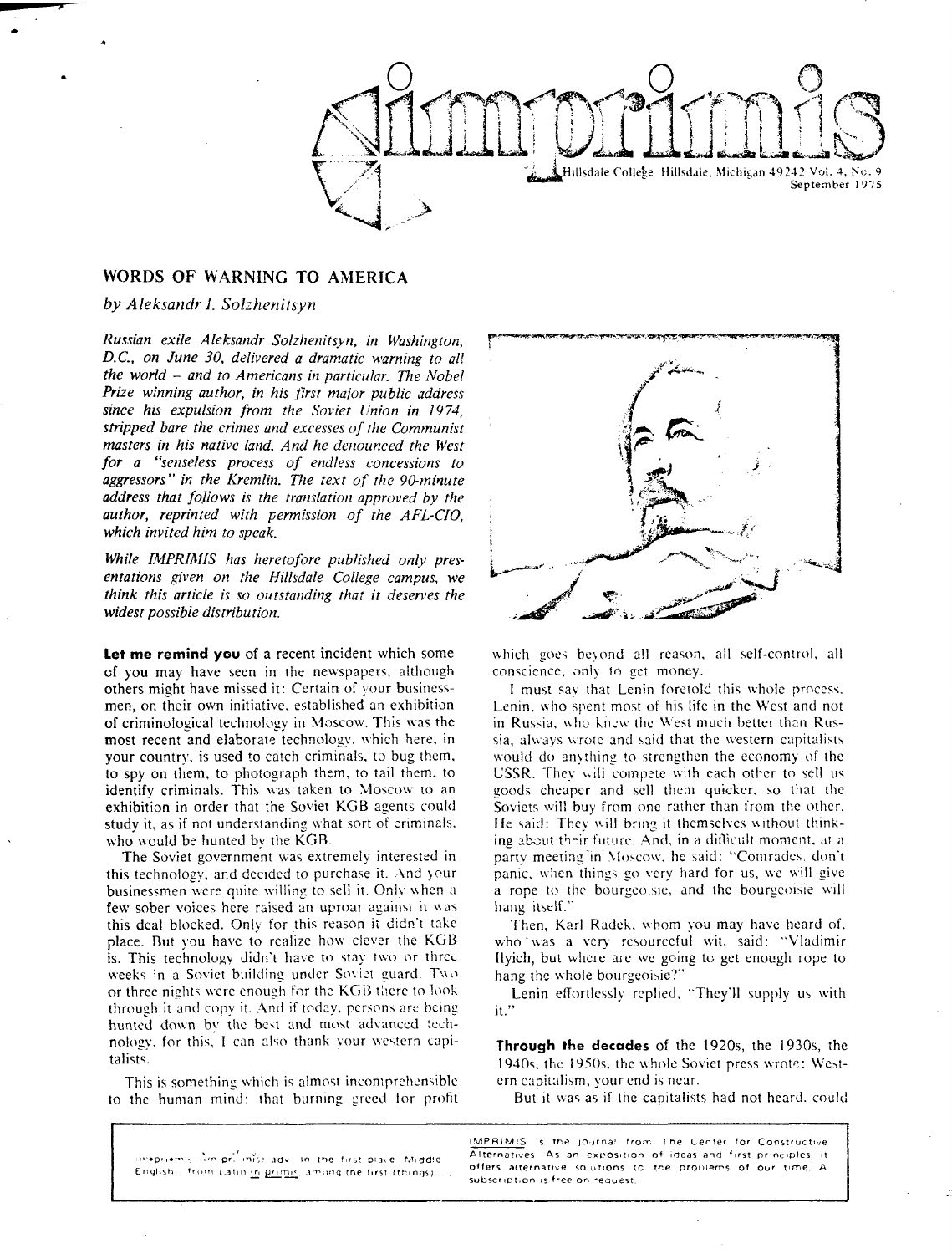not understand, could not believe this.

Nikita Khrushchev came here and said, "We will bury you!" They didn't believe that, either. They took it as a joke.

Now, of course, they have become more clever in our country. Now they don't say "we are going to bury you" anymore, now they say "detente."

Nothing has changed in Communist ideology. The goals are the same as they were, but instead of the artless Khrushchev, who couldn't hold his tongue. now they say ''detente."

In order to understand this. I will take the liberty of making a short historic survey—the history of such relations, which in ditfcrent periods have been called "trade," "stabilization of the situation," "recognition of realities," and now "detente." These relations now are at least 40 years old.

Let me remind you with what sort of system they started.

The system was installed by armed uprising.

It dispersed the Constituent Assembly.

It capitulated to Germany--the common enemy.

It introduced execution without trial.

It crushed workers' strikes.

It plundered the villagers to such an unbelievable extent that the peasants revolted, and when this happened it crushed the peasants in the bloodiest possible : way.

It shattered the Church.

It reduced 20 provinces of our country to a condition of famine.

This was in 1921, the famous Volga famine. A very typical Communist technique: To seize power without thinking of the fact that the productive forces will collapse, that the fields will not be sown. the factories will stop, that the country will decline into poverty and famine-but when poverty and hunger come, then they request the humanitarian world to help them. We see this in North Vietnam today, perhaps Portugal is approaching this also. And the same thing happened in Russia in 1921. When the three-year civil war. started by the Communists-and "civil war" was a slogan of the Communists, civil war was Lenin's purpose; read Lenin, this was his aim and his sloganwhen they had ruined Russia by this civil war, then they asked America, "America, feed our hungry.'' And indeed, generous and magnanimous America djd feed our hungry.

**The so-called** American Relief Administration was set up, headed by your future President Hoover. and indeed many millions of Russian lives were saved by this organization of yours.

But what sort of gratitude did you receive for this? In the USSR not only did they try to erase this whole event from the popular memory-it's almost impossible today in the Soviet press to find any reference to the American Relief Administration-but they even denounce it as a clever spy organization, a clever scheme of American imperialism to set up a spy network in Russia. I repeat, it was a system that introduced concentration camps for the first time in the history of the world.

A system that. in the 20th Century. was the first to introduce the use of hostages, that is to say. not to seize the person whom they were seeking, but rather a member of his family or someone at random. and shoot that person.

This system of hostages and persecution of the. family exists to this day. It is still the most powerful weapon of persecution, because the bravest person. who is not afraid for himself, still shivers at the threat to his familv.

It is a system which was the first—long before Hitler-to employ false registration, that is, to say: "Such and such people have to come in to register." People would comply and then they were taken away to be annihilated.

We didn't have gas chambers in those days. We used barges. A hundred or a thousand persons were put into a barge and then it was sunk.

It was a system which deceived the workers in all of its decrees-the decree on land. the decree on peace, the decree on factories, the decree on freedom of the press.

It was a system which exterminated all additional parties, and let me make it clear to you that it not only disbanded the party itself, but destroyed its members. All members of every other party were exterminated. It was a system which carried out genocide of the peasantry; 15 million peasants were sent off to extermination.

It was a system which introduced serfdom, the socalled "passport system."

It was a system which, in time of peace. artificially created a famine, causing 6 million persons to die in the Ukraine in 1932 and 1933. They died on the very edge of Europe. And Europe didn't even notice it. The world didn't even notice it-6 million persons!

I could keep on enumerating these endlessly. but I have to stop because I have come to the year 1933 when. with all I have enumerated behind us, your President Roosevelt and your Congress recognized this system as one worthy of diplomatic recognition, of friendship and of assistance.

Let me remind you that the great Washington did not agree to recognize the French Convention because of its savagery. Let me remind you that in 1933, voices were raised in your country objecting to recognition of the Soviet Union. However, the recognition took place and this was the beginning of friendship and ultimately of a military alliance.

Let us remember that in 1904. the American press was delighted at the Japanese victories and everyone wanted Russia's defeat because it was a conservative country. I want to remind you that in 1914 reproaches were directed at France and England for having entered into an alliance with such a conservative country as Russia.

**The scope and the direction** of my speech today do not permit me to say more about pre-revolutionary Russia. I will just say that information about prerevolutionary Russia was obtained by the West from persons who were either not sufficiently competent or not sufficiently conscientious. I will just cite for the sake of comparison a number of figures which you can read for yourself in Gulag Archipelago, volume 1, which has been published in the United States. and perhaps many of you may have read it. These arc the figures:

According to calculations by specialists. based on the most precise objective statistics, in pre-revolutionary Russia. during the 80 years before the revolution -years of the revolutionary movement when there were attempts on the Tsar's life, assassination of a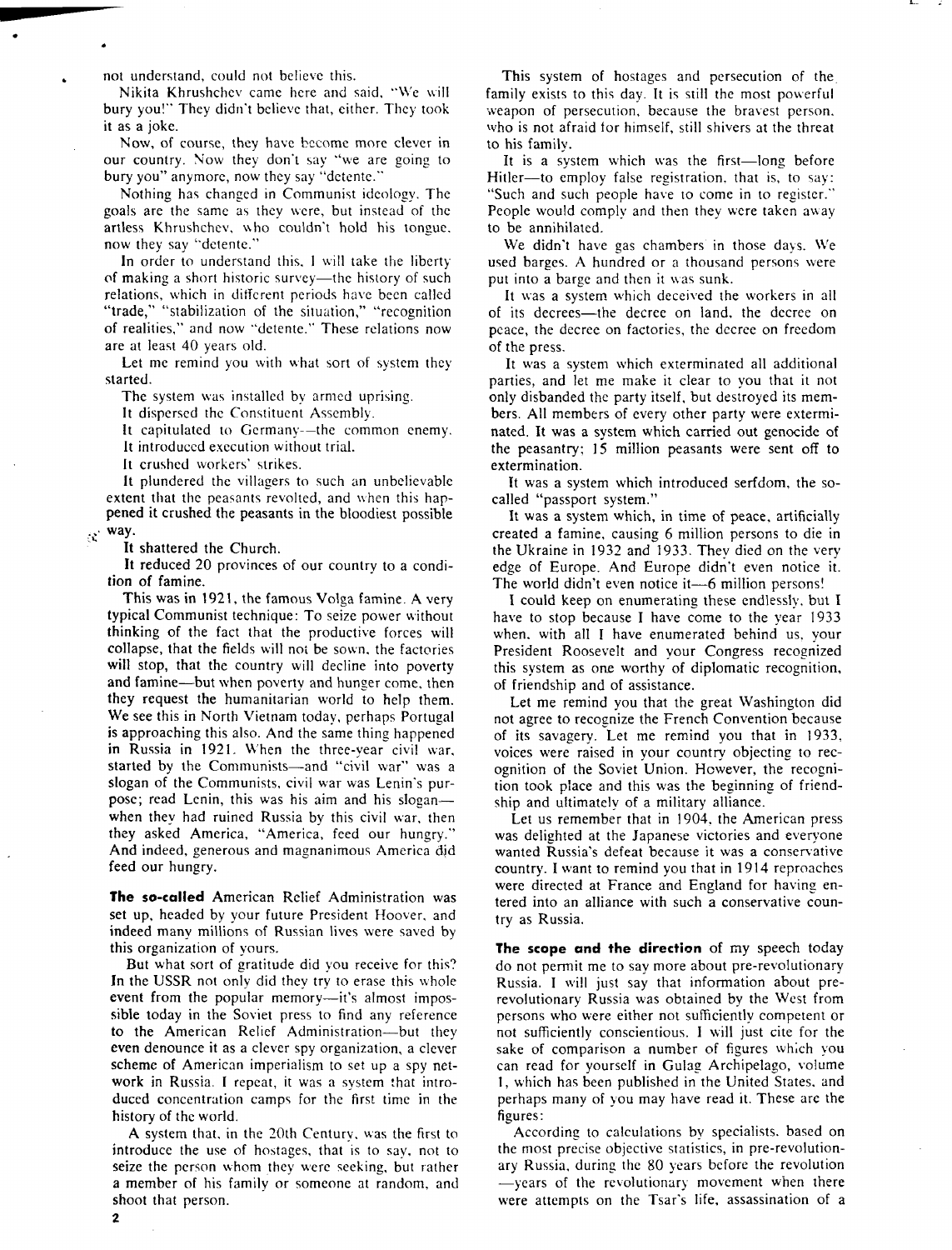Tsar, revolution-during these years about 17 persons a year were executed. The famous Spanish Inquisition, during the decades when it was at the height of its persecution, destroyed perhaps 10 persons a month. In the Archipelago-I cite a book which was published by the Cheka in 1920, proudly reporting on its revolutionary work in 1918 and 1919 and apologizing that its data were not quite complete---in 1918 and 1919 the Chcka executed, without trial, more than a thousand persons a month! This was written by the Chcka itself, before it understood how this would look to history.

At the height of Stalin's terror in 1937-38, if we divide the number of persons executed by the number of months ,we get more than 40,000 persons shot per month! Here are the figures: 17 a year, 10 a month, more than 1,000 a month, more than 40,000 a month! Thus, that which had made it difficult for the democratic West to form an alliance with pre-revolutionary Russia had, by 1941, grown to such an extent and still did not prevent the entire united democracy of the world-England, France, the United States, Canada, Australia and small countries-from entering into a military alliance with the Soviet Union. How is this to be explained? How can we understand it? Here we can offer a few explanations. The first, I think, is that the entire united democracy of the world was too weak to fight against Hitler's Germany alone. If this is the case, then it is a terrible sign. It is a terrible portent for the present day. If all these countries together could not defeat Hitler's little Germany, what are they going to do today, when more than half the globe is flooded with totalitarianism? I don't want to accept this explanation.

The second explanation is perhaps that there was simply an attack of panic---0f fear-among the ~talesmen of the day. They simply didn't have sufficient confidence in themselves, they simply had no strength of spirit, and in this confused state decided to enter into an alliance with Soviet totalitarianism. This is also not flattering to the West.

Finally, the third explanation is that it was a deliberate device. Democracy did not want to defend itself. For defense it wanted to use another totalitarian system, the Soviet totalitarian system.

I'm not talking now about the moral evaluation of this, I'm going to talk about that later. But in terms of simple calculation, how shortsighted, what profound self -deception!

We have a Russian proverb: ''Do not call a wolf to help you against the dogs." If dogs are attacking and tearing at you, fight against the dogs, but do not call a wolf for help. Because when the wolves come, they will destroy the dogs, but they will also tear you apart.

**World democracy** could have defeated one totalitarian regime after another, the German, then the Soviet. Instead, it strengthened Soviet totalitarianism. helped bring into existence a third totalitarianism, that of China, and all this finally precipitated the present world situation.

Roosevelt, in Teheran, during one of his last toasts, said the following: "I do not doubt that the three of us"-meaning Roosevelt, Churchill and Stalin-"lead our peoples in accordance with their desires, in accordance with their aims." How are we to explain this'? Let the historians worry about that. At the time, we listened and were astonished. We thought, "when we reach Europe, we will meet the Americans, and we will tell them." I was among the troops that were marching towards the Elbe. A little bit more and I would have reached the Elbe and would have shaken the hands of your American soldiers. But just before that happened, I was taken off to prison and my meeting did not take place.

But now, after ail this great delay, the same hand has thrown me out of the country and here I am. instead of the meeting at the Elbc. After a dclav of 30 years. m\ Elb~ is here today. l am here to tell you. as a friend of the United States, what, as friends, we wanted to tell you then, but which our soldiers were prevented from telling you on the Elbe.

There is another Russian proverb: "The ves-man is your enemy, but your friend will argue with you." It is precisely because I am the friend of the United States, precisely because my speech is prompted by friendship, that I have come to tell you: "My friends, I'm not going to tell you sweet words. The situation in the world is not just dangerous, it isn't just threatening. it is catastrophic."

Something that is incomprehensible to the ordinary human mind has taken place. We over there, the powerless, average Soviet people, couldn't understand, year after year and decade after decade, what was happening. How were we to explain this? England, France. the United States, were victorious in World War II. Victorious states always dictate peace; they receive firm conditions; they create the sort of situation which accords with their philosophv. their concept of liberty. their concept of national interest.

Instead of this. beginning in Yalta. your statesmen of the West, for some inexplicable reason, have signed one capitulation after another. Never did the West or your President Roosevelt impose any conditions on the Soviet Union for obtaining aid. He gave unlimited aid. and then unlimited concessions. Already in Yalta. without any necessity, the occupation of Mongolia. Moldavia. Estonia. Latvia. Lithuania was silently recognized. Immediately after that. almost nothing was done to protect eastern Europe, and seven or eight more countries were surrendered.

**Stalin demanded** that the Soviet citizens who did not want to return home be handed over to him, and the western countries handed over 1.5 million human beings. How was this done? They took them by force. English soldiers killed Russians who did not want to become prisoners of Stalin. and drove them by force to Stalin to be exterminated. This has recently come to light-just a few years ago-a million and a half human beings. How could the Western democracies have done this?

And after that. for another 30 years. the constant retreat, the surrender of one country after another, to such a point that there arc Soviet satellites even in Africa: almost all of Asia is taken over by them: Portugal is rolling down the precipice.

During those 30 years, more was surrendered to totalitarianism than any defeated country has ever surrendered after any war in history. There was no war. but there might as well have been.

For a long time we in the East couldn't understand this. \\'e couldn "t understand the flabbiness of the truce concluded in Vietnam. Any average Soviet citizen understood that this was a sly device which made it possible for North Vietnam to take over South Viet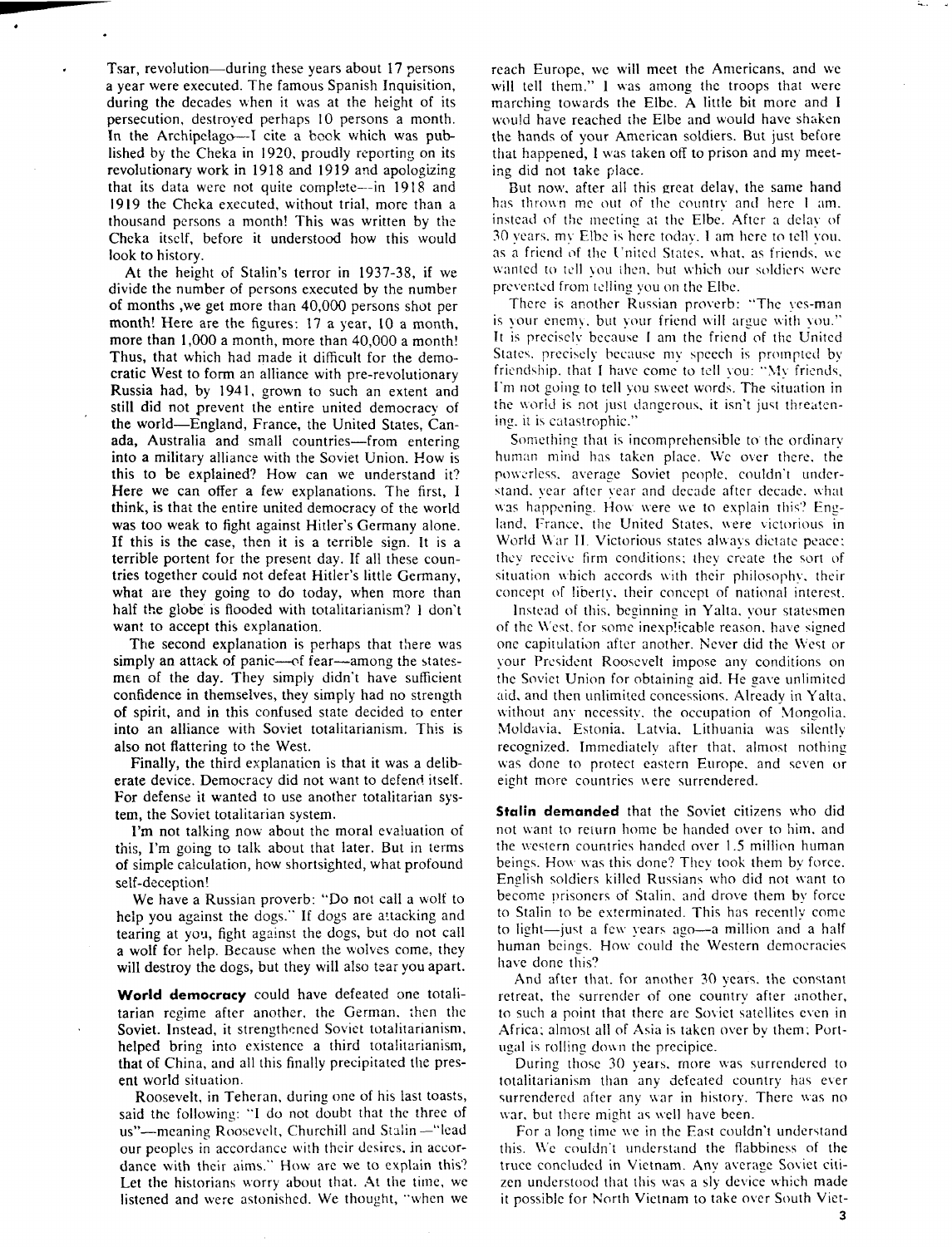nam when it so chose. And suddenly, this was rewarded by the Nobel Prize for Peace-a tragic and ironic prize.

A very dangerous state of mind can arise as a result of this 30 years of retreat: give in as quickly as possihle. give up as quickly as possihlc. peace and quiet at any cost.

**This is what many** western papers wrote: "Let's hurry up an end the bloodshed in Vietnam and have national unity there." But at the Berlin Wall no one talked of national unity. One of your leading newspapers. after the end of Vietnam. had a full headline: "The Blessed Silence." I would not wish that kind of "blessed silence" on my worst enemy. I would not wish that kind of national unity on my worst enemy.

I spent II years in the Archipelago, and for half of my lifetime I have studied this question. Looking at this terrible tragedy in Vietnam from a distance, I can tell you, a million persons will be simply exterminated, while 4 to 5 million (in accordance with the scale of Vietnam) will find themselves in concentration camps and will be rebuilding Vietnam. And what is happening in Cambodia you already know. It is genocide. It is full and complete destruction but in a new form. Once again their technology is not up to building gas chambers. So, in a few hours, the entire capital city—the guilty capital city—is emptied out: old peopk, women. children are driven out without belongings without food. "Go and die!"

This is very dangerous for one's view of the world when this teeling comes on: "Go ahead, give it up." We alread) hear voices in your country and in the West-"Give up Korea and we will live quietly. Give up Portugal, of course; give up Japan, give up Israel, give up Taiwan, the Philippines, Malaysia, Thailand, give up 10 .norc African countries. Just let us live in peace and quiet. Just let us drive our big cars on our splendid highways; just let us play tennis and golf, in peace and quiet; just let us mix om cocktails in peace and· quiet as we are accustomed to doing; just let us sec the beautiful toothy smile with a glass in hand on every advertisement page of our magazines."

But look how things have turned out: Now in the West this has all turned into an accusation against the United States. Now, in the West. we hear very many voices saying. "It's your fault, America." And, here, I must decisively defend the United States against these accusations.

I have to say that the United States. of all the countries of the West, is the least guilty in all this and has done the most in order to prevent it. The United 5tatcs has helped Europe to win the First and the Second World Wars. It twice raised Europe from post-war destruction--twice-for  $10$ ,  $20$ ,  $30$  years it has stood as a shield protecting Europe while European countries were counting their nickels, to avoid paying for their armies (better yet to have none at all) to avoid paying for armaments. thinking about how to leave NATO, knowing that in any case America will protect them anyway. These countries started it all. despite their thousands of years of civilization and culture. even though they are closer and should have known better.

I came to your continent-for two months I have been travelling in its wide open spaces and I agree: here you do not feel the nearness of it all, the im-4

mediacy of it all. And here it is possible to miscalculate. Here you must make a spiritual effort to understand the acuteness of the world situation. The United States of America has long shown itself to be the most magnanimous, the most generous country in the world. Wherever there is a flood. an earthquake, a fire, a natural disaster. disease, who is the first to help? The United States. Who helps the most and unselfishly? The United States.

And what do we hear in reply? Reproaches, curses, "Yankee Go Home." American cultural centers are burned, and the representatives of the Third World jump on tables to vote against the United States.

But this does not take the load off America's shoulders. The course of history-whether you like it or not --has made you the leaders of the world. Your country can no longer think provincially. Your political leaders can no longer think only of their own states, of their parties, of petty arrangements which may or may not lead to promotion. You must think about the whole world. and when the new political crisis in the world will arise (I think we have just come to the end of a very acute crisis and the next one will come any moment) the main decisions will fall anyway on the shoulders of the United States of America.

And while already here, l have heard some explanations of the situation. Let me quote some of them: "It is impossible to protect those who do not have the will to defend themselves." I agree with that, but this was said about South Vietnam. In one-half of today's Europe and in three-quarters of today's world the will to defend oneself is even less than it was in South Vietnam.

We are told, "We should not protect those who do not have full democracy." This is the most remarkable argument of the lot. This is the Leitmotif I hear in your newspapers and in the speeches of some of your political leaders. Who in the world. ever, on the front line of defense against totalitarianism has been able to sustain full democracy? You, the united democracies of the world, were not able to sustain it. America, England, France. Canada. Australia together did not sustain it. At the first threat of Hitlerism. you stretched out your hands to Stalin. You call that sustaining democracy?

And there is more of the same (there were many of these speeches in a row): "If the Soviet Union is going to use detente for its own ends, then we.  $\ldots$ ." But what will happen then? The Soviet Union has used detente in its own interests, is using it now and will continue to use it in its own interests! For example, China and the Soviet Union. both actively participating in detente. have quietly grabbed three countries of Indochina. True, perhaps as a consolation, China will send you a ping-pong team. And the Soviet Union has sent you the pilots who once crossed the North Pole. In a few days you're flying into space together.

A typical diversion. I rememher very well the year. this was June of 1937, when Chkalov, Baidukov and Beliakov heroically flew over the North Pole and landed in the state of Washington. This was the very year when Stalin was executing more than 40.000 persons a month. And Stalin knew what he was doing. He sent those pilots and aroused in you a naive delight-the friendship of two countries across the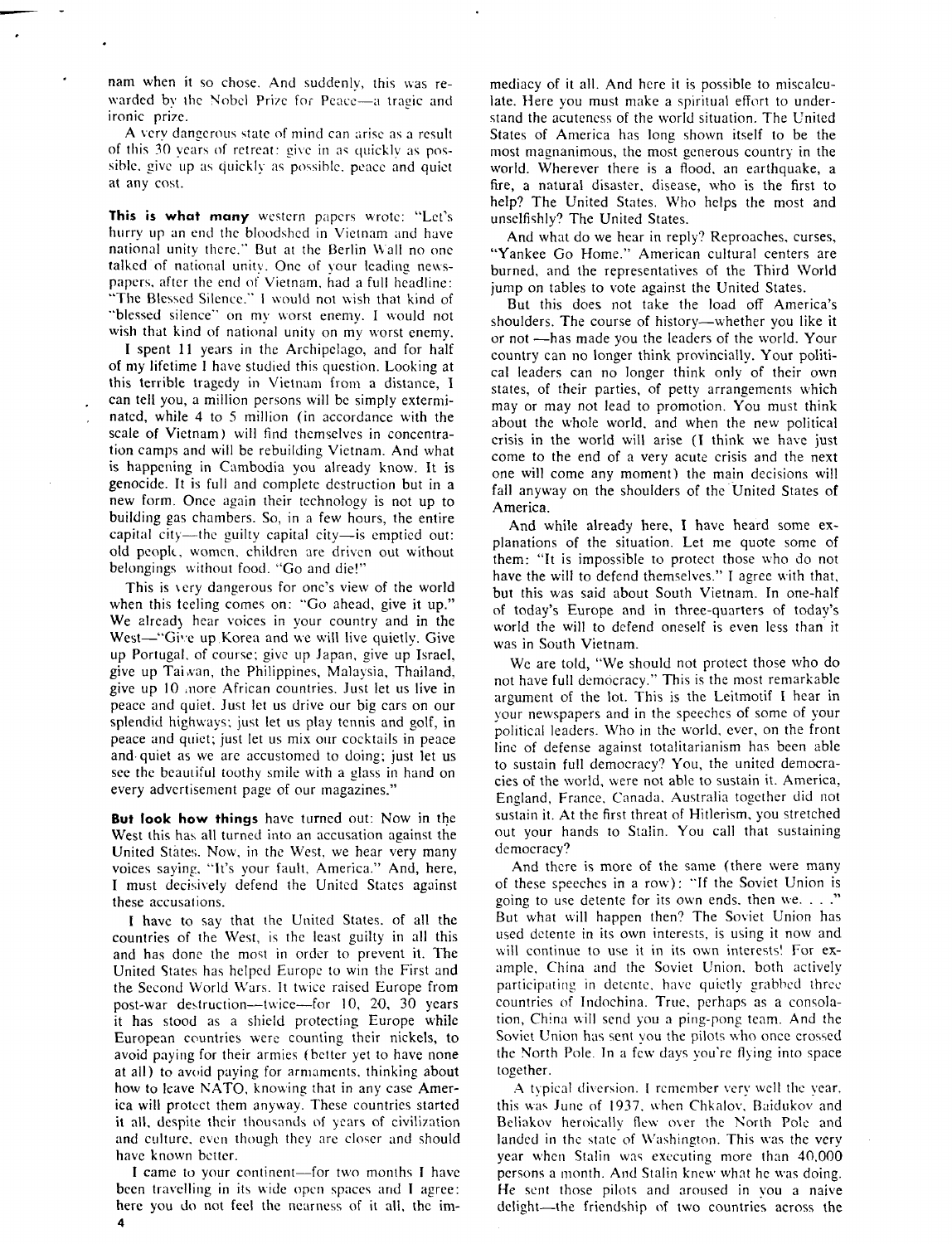North Pole. The pilots were heroic, nobody will say anything against them. But this was a show-a show to divert you from the real events of 1937. And what is the occasion now? It it an anniversary-38 years? Is 38 years some kind of an anniversary? No, it is simply necessary to cover up Vietnam. And, once again, those pilots were sent here. The Chkalov Memorial was unveiled in the State of Washington. Chkalov was a hero and is worthy of a memorial. But, to present the true picture, behind the memorial there should have been a wall and on it there should have been a bas relief showing the executions, showing the skulls and bones.

We are also told (I apologize for so many quotes, but there are many more in your press and radio): "We cannot ignore the fact that North Vietnam and the Khmer Rouge have violated the agreement. but we're ready to look into the future." What does that mean? It means: let them exterminate people. But if these murderers, who live by violence, these executioners, offer us detente we will be happy to go along with them. As Willy Brandt once said: ''I would even be willing to have detente with Stalin." At a time when Stalin was executing 40,000 a month he would have been willing to have detente with Stalin?

**Look into the future.** This is how they looked into the future in 1933 and 1941. but it was a shortsighted look into the future. This is how they looked into the future two years ago when a senseless, incomprehensible, non-guaranteed truce in Vietnam was arranged, and it was a shortsighted view. There was such a hurry to make this truce that they forgot to liberate your own Americans from captivity. They were in such a hurry to sign this document that some 1,300 Americans, "Well, they have vanished; we can get by without them." How is that done? How can this be? Part of them, indeed, can be missing in action, but the leaders of North Vietnam themselves have admitted that some of them are still being kept in prison. And do they give you back your countrymen? No, they are not giving them back, and they are always raising new conditions. At first they said, "Remove Thieu from power." Now, they say. "Have the United States restore Vietnam, otherwise it's very difficult for us to find these people."

If the government of North Vietnam has difficulty explaining to you what happened with your brothers, with your American POWs who have not yet returned, I, on the basis of my experience in the Archipelago, can explain this quite clearly. There is a Jaw in the Archipelago that those who have been treated the most harshly and who have withstood the most bravely, the most honest. the most courageous. the most unbending, never again come out into the world. They are never again shown to the world because they will tell such tales as the human mind cannot accept. A part of your returned POWs told you that they were tortured. This means that those who have remained were tortured even more, but did not yield an inch. These are your best people. These are your first heroes, who, in a solitary combat. have stood the test. And today. unfortunately. they cannot take courage from our applause. They can't hear it from their solitary cells where they may either die or sit 30 years, like Raoul Wallenberg, the Swedish diplomat who was seized in 1945 in the Soviet Union. He has been imprisoned for 30 years and they will not yield him up.

And you have some hysterical public figure who said: "I will go to North Vietnam. I will stand on my knees and beg them to release our prisoners of war." This isn't a political act-this is masochism.

To understand properly what detente has meant all these 40 years—friendships, stabilization of the situation, trade. etc. I would have to tell you something, which you have never seen or heard, of how it looked from the other side. Let me tell you how it looked. Mere acquaintance with an American, and God forbid that you should sit with him in a cafe or restaurant, meant a 10-year term for suspicion of espionage.

In the first volume of Archipelago I tell of an event which was not told me by some arrested person, but by all of the members of the Supreme Court of the USSR during those short days when I was in the limelight under Khrushchev. One Soviet citizen was in the United States and on his return said that in the United States they have wonderful automobile roads. The KGB arrested him and demanded a term of 10 years. But the judge said: "I don't object, but there is not enough evidence. Couldn't you find something else against him?" So the judge was exiled to Sakhalin because he dared to argue and they gave the other man 10 years. Can you imagine what a lie he told? And what sort of praise this was of American imperialism-in America there are good roads? Ten years.

**In 1945-46 through our prison** cells passed a lot of persons-and these were not ones who were cooperating with Hitler, although there were some of those, too. They were not guilty of anything. but rather persons who had just been in the West and had been liberated from German prison camps by the Americans. This was considered a criminal act: liberated by the Americans. That means he has seen the good life. If he comes back he will talk about it. The most terrible thing is not what he did but what he would talk about. And all such persons got 10-year terms.

During Nixon's last visit to Moscow your American correspondents were reporting in the western way from the streets of Moscow. I am going down a Russian street with a microphone and asking the ordinary Soviet citizen: "Tell me please, what do you think about the meeting between Nixon and Brezhnev?" And, amazingly, every last person answered: "Wonderful. I'm deiighted. I'm absolutely overjoyed!"

What does this mean? If I'm going down a street in Moscow and some American comes up to me with a microphone and asks me something, then I know that on the other side of him is a member of the state security, also with a microphone who is recording everything I say. You think that I'm going to say something that is going to put me in prison immediately? Of course l say: "It's wonderful; I'm overjoyed."

But what is the value of such correspondents if they simply transfer western techniques over there without thinking things through?

You helped us for many years with Lend Lease, but we've now done everything to forget this, to erase it from our minds, not to remember it if at ail possible. And now, before I came into this hall, I delayed my visit to Washington a little in order to first take a look at some ordinary parts of America, going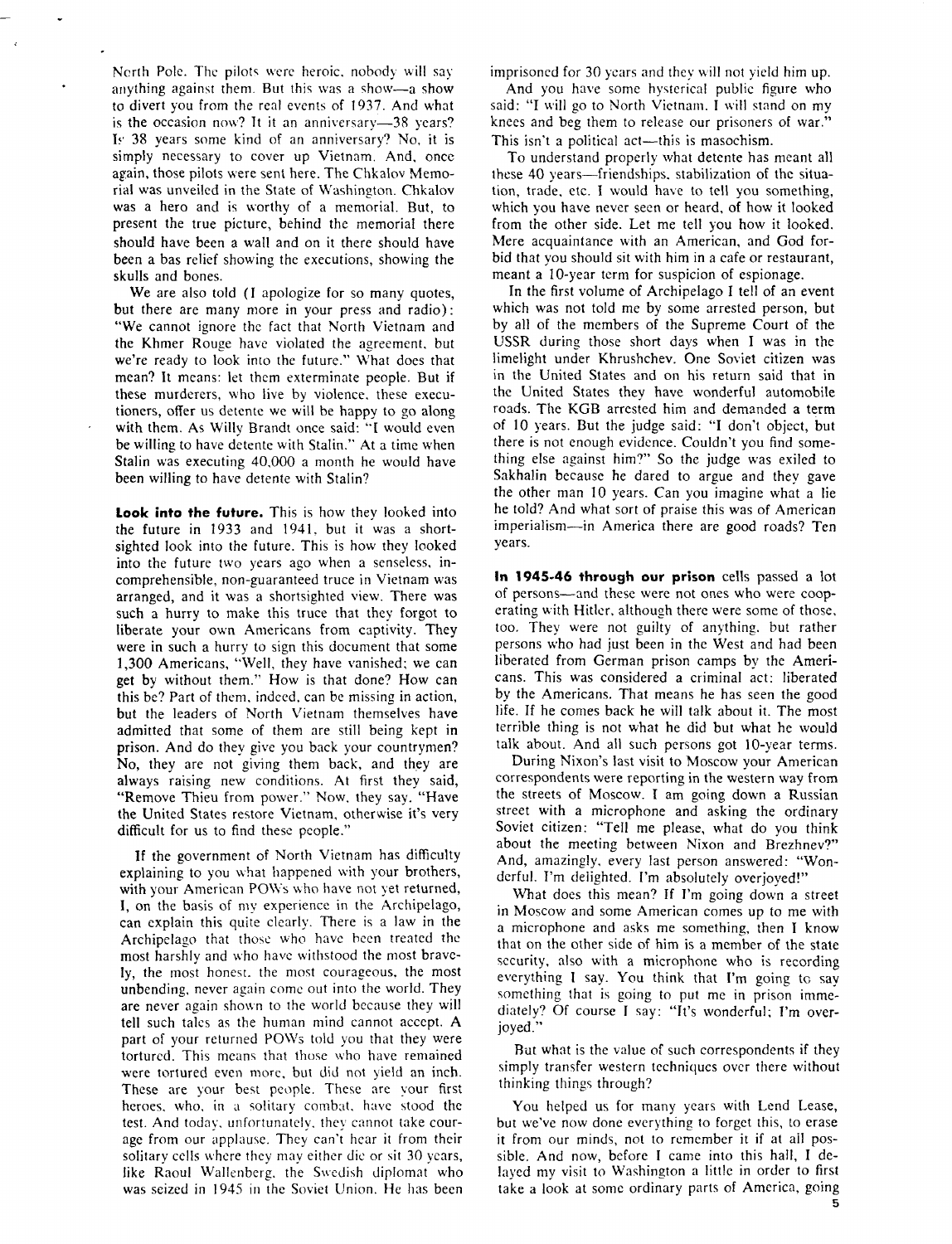to various states and simply talking with people. I was told, and I learned this for the first time, that in every state during the war years there were Soviet-American friendship societies which collected assistance for Soviet people--warm clothes, canned food, gifts and sent them to the Soviet Union. But we not only never saw these; we not only never received them (they were distributed somewhere among the privileged circles) no one ever even told us that this was being done. I only learned about it for the first time here, this month, in the United States.

Everything poisonous which could be said about the United States was said in Stalin's days. And all of this is a heavy sediment which can be stirred up anytime. Any day the newspapers can come out with the headlines: "Bloodthirsty American imperialism wants to seize control of the world," and this poison will rise up from the sediment and many people in our country will believe this, and will be poisoned by it, and will consider you as aggressors. This is how detente has been managed on our side.

The Soviet system is so closed that it is almost impossible for you to understand from here. Your theoreticians and scholars write works trying to understand and explain how things occur there. Here are some naive explanations which are simply funny to Soviet citizens. Some say that the Soviet leaders have now given up their inhumane ideology. Not at all. They haven't given it up one bit.

Some say that in the Kremlin there are some on the left, some on the right. And they are fighting with each other, and we've got to behave in such a way as not to interfere with those on the left side. This is all fantasy: left . . . right. There is some sort of a struggle for power, but they all agree on the essentials.

There also exists the following theory, that now, thanks to the growth of technology. there is a technocracy in the Soviet Union, a growing number of engineers and the engineers are now running the economy and will soon determine the fate of the country, rather than the party. I will tell you. though, that the engineers determine the fate of the economy just as much as our generals determine the fate of the Army. That means zero. Everything is done the way the party demands. That's our system. Judge it for yourself.

**It's a system where** for 40 years there haven't been genuine elections but simply a comedy. a farce. Thus a system which has no legislative organs. It's a system without an independent press; a system without an independent judiciary; where the people have no influence either on external or internal policy; where any thought which is different from what the state thinks is crushed.

And let me tell you that electronic bugging in our country is such a simple thing that it's a matter of everyday life. You had an instance in the United States where a bugging caused an uproar which lasted for a year and a half. For us it's an everyday matter. Almost every apartment, every institution has got its bug and it doesn't surprise us in the least-we are used to it.

It's a system where unmasked butchers of millions like Molotov and others smaller than him have never been tried in the courts but retire on tremendous pensions in the greatest comfort. It's a system where 6

the show still goes on today and to which every foreigner is introduced surrounded by a couple of planted agents working according to a set scenario. It's a system where the very constitution has never been carried out for one single day: where all the decisions mature in secrecy. high up in a small irresponsible group and then are released on us and on you like a bolt of lightning.

And what are the signatures of such persons worth? How could one rely on their signatures to documents of detente? You yourselves might ask your specialists now and they'll tell you that precisely in recent years the Soviet Union has succeeded in creating wonderful chemical weapons, missiles, which are even better than those used by the United States.

So what are we to conclude from that? Is detente needed or not? Not only is it needed, it's as necessary as air. It's the onlv way of saving the earth-instead of a world war to have detente, but a true detente, and if it has already been ruined by the bad word which we use for it-"detente"-then we should find another word for it.

I would say that there are very few, only three, main characteristics of such a true detente.

In the first place, there would be disarmamentnot only disarmament from the use of war but also from the use of violence. We must stop using not only the sort of arms which are used to destroy one's neighbors, but the sort of arms which are used to oppress one's fellow countrymen. It is not detente if we here with you today can spend our time agreeably while over there people are groaning and dying and in psychiatric hospitals. Doctors are making their evening rounds, for the third time injecting people with drugs which destroy their brain cells.

The second sign of detente. I would say. is the following: that it be not one based on smiles, not on verbal concessions. but it has to be based on a firm foundation. You know the words from the Bible: "Build not on sand, but on rock." There has to be a guarantee that this will not be broken overnight and for this the other side—the other party to the agreement--must have its acts subject to public opinion. to the press, and to a freely elected parliament. And until such control exists there is absolutely no guarantee.

The third simple condition-what sort of detente is it when they employ the sort of inhumane propaganda which is proudly called in the Soviet Union "ideological warfare." Let us not have that. If we're going to he friends, let's he friends, if we're going to have detente, then let's have detente, and an end to ideological warfare.

**The Soviet Union** and the Communist countries can conduct negotiations. They know how to do this. For a long time they don't make any concessions and then they give in a little bit. Then everyone says triumphantly. "Look, they've made a concession; it's time to sign." The European negotiators of the 35 countries for two years now have painfully been negotiating and their nerves were stretched to the breaking point and they finally gave in. A few women from the Communist countries can now marry foreigners. And a few newspapermen are now going to be permitted to travel a little more than before. They give  $1/1,000$ th of what natural law should provide. Matters which peo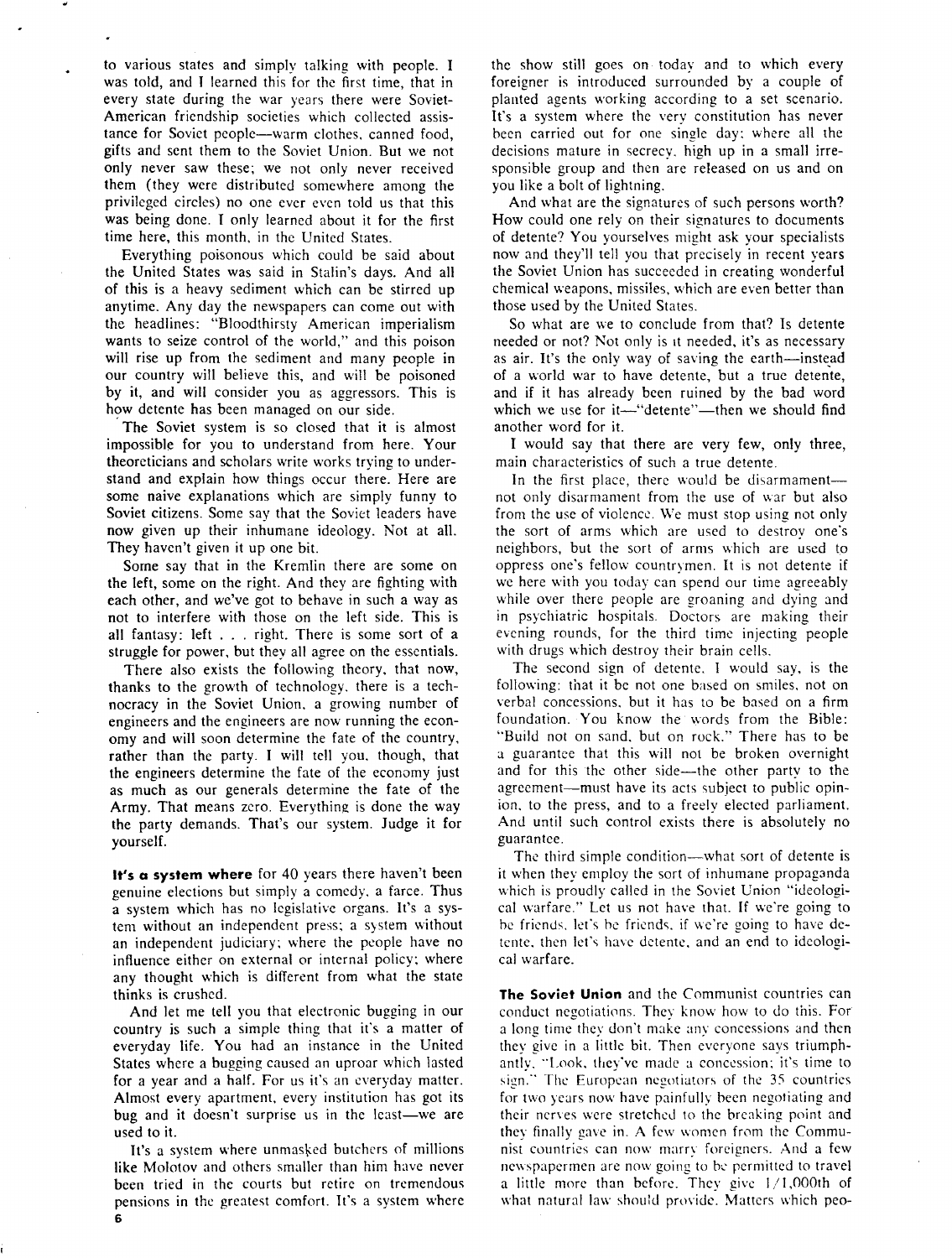pie should be able to do even before such negotiations are undertaken. And already there is joy. And here in the West we hear many voices, saying: "Look, they're making concessions; it's time to sign.'

During these two years of negotiations, in all the countries of eastern Europe, the pressure has increased. the oppression intensified, even in Yugoslavia and Romania, leaving aside the other countries. And it is precisely now that the Austrian chancellor says. "We've got to sign this agreement as rapidly as possible."

What sort of an agreement would this be? The proposed agreement is the funeral of eastern Europe. It means that western Europe would finally. once and for all, sign away eastern Europe. stating that it is perfectly willing to see eastern Europe be crushed and overwhelmed once and for all, but please don't bother us. And the Austrian chancellor thinks that if all these countries are pushed into a mass grave, Austria at the very edge of this grave will survive and not fall into it also.

And we, from our lives there, have concluded that violence can only be withstood by firmness.

You have to understand the nature of communism. The very ideology of communism. all of Lenin's teachings, are that anyone is considered to be a fool who doesn't take what's lying in front of him. If you can take it, take it. If you can attack, attack. But if there's a wall, then go back. And the Communist leaders respect only firmness and have contempt and laugh at persons who continually give in to them. Your people are now saying-and this is the last quotation I am going to give you from the statements of your leaders-"Power, without any attempt at conciliation, will lead to a world conflict." But I would say that power with continual subservience is no power at all.

**But from our experience** I can tell you that only firmness will make it possible to withstand the assaults of Communist totalitarianism. We see many historic examples, and let me give you some of them. Look at little Finland in 1939, which by its own forces withstood the attack. You, in 1948. defended Berlin only by your firmness of spirit, and there was no world conflict. In Korea in 1950 you stood up against the Communists, only by your firmness, and there was no world conflict. In 1962 you compelled the rockets to be removed from Cuba. Again it was only firmness, and there was no world conflict. And the late Konrad Adenauer conducted firm negotiations with Khrushchev and thus started a genuine detente with Khrushchev. Khrushchev started to make concessions and if he hadn't been removed, that winter he was planning to go to Germany and to continue the genuine detente.

Let me remind you of the weakness of a man whose name is rarely associated with weakness—the weakness of Lenin. Lenin, when he came to power, in panic gave up to Germany everything Germany wanted. Just what it wanted. Germany took as much as it wanted and said, "Give Armenia to Turkey." And Lenin said, "Fine." It's almost an unknown fact but Lenin petitioned the Kaiser to act as intermediary to persuade the Ukraine and. thus, to make possible a boundary between the Communist part of Russia and the Ukraine. It wasn't a question of seizing the Ckraine but rather of making a boundary with the Ukraine.

We. we the dissidents of the USSR. don't have any tanks, we don't have any weapons. we have no organization. We don't have anything. Our hands are empty. We have only a heart and what we have lived through in the half century of this system. And when we have found the firmness within ourselves to stand up for our rights, we have done so. It's only by firmness of spirit that we have withstood. And if I am standing here before you. it's not because of the kindness or the good will of communism. not thanks to detente, but thanks to my own firmness and your firm support. They knew that I would not yield one inch, not one hair. And when they couldn't do more they themselves fell back.

This is not easy. In our conditions this was taught to me by the difficulties of my own life. And if you yourselves-any one of you-were in the same difficult situation, you would have learned the same thing. Take Vladimir Bukovsky. whose name is now almost forgotten. Now, I don't want to mention a lot of names because however many I might mention there are more still. And when we resolve the question with two or three names it is as if we forget and betray the others. We should rather remember figures. There are tens of thousands of political prisoners in our country and-by the calculation of English specialists  $-7,000$  persons are now under compulsory psychiatric treatment. Let's take Vladimir Bukovsky as an example. It was proposed to him. "All right. we'll free you. Go to the West and shut up." And this young man, a youth today on the verge of death said: "No, I won't go this way. I have written about the persons whom you have put in insane asylums. You release them and then I'll go West." This is what I mean by that firmness of spirit to stand up against granite and tanks.

Finally, to evaluate everything that I have said to you, I would say we need not have had our conversation on the level of business calculations. Why did such and such a country act in such and such a way? What were they counting on? We should rather rise above this to the moral level and. say: "In 1933 and in 1941 your leaders and the whole western world, in an unprincipled way, made a deal with totalitarianism." We will have to pay for this. some day this deal will come back to haunt us. For 30 years we have been paying for it and we're still paying for it. And we're going to pay for it in a worse way.

One cannot think only in the low level of political calculations. It's necessary to think also of what is noble, and what is honorable-not only what is profitable. Resourceful western legal scholars have now introduced the term "legal realism." By legal realism, they want to push aside any moral evaluation of affairs. They say. "Recognize realities: if such and such laws have been established in such and such countries by violence, these laws still must be recognized and respected."

At the present time it is widely accepted among lawyers that law is higher than morality—law is something which is worked out and developed. whereas morality is something inchoate and amorphous. That isn't the case. The opposite is rather true' Morality is higher than law! Whiie law is our human attempt